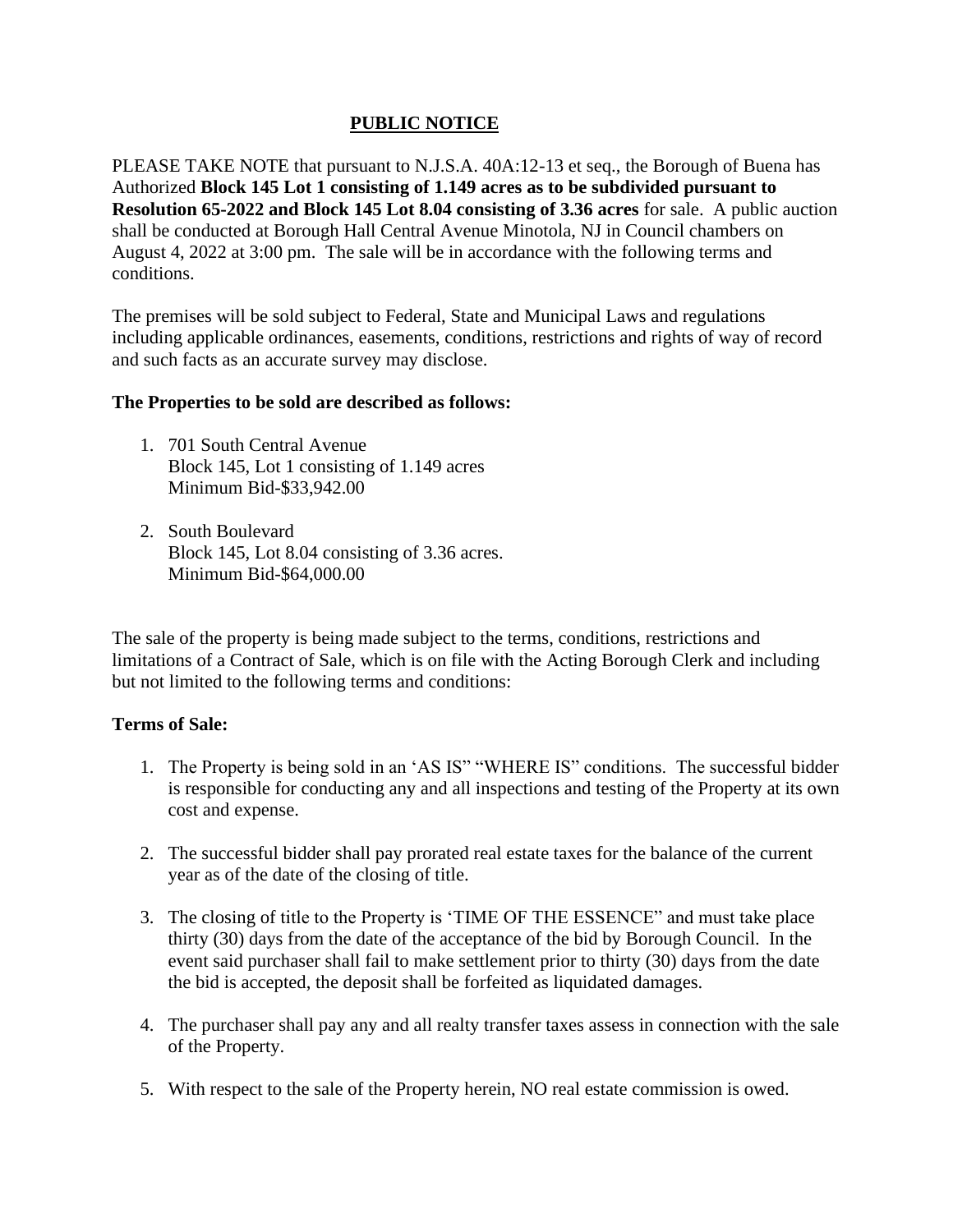- 6. The Property is being sold "AS IS" "WHERE IS". The Property is sold subject to existing encumbrances, liens, easements, zoning ordinances, other restrictions of record, and such facts as an accurate survey would reveal and any present or future assessments for the construction of improvements benefiting the property. A survey of the property may be conducted by any prospective bidder, at its discretion, as part of its due diligence.
- 7. No representation is made by the Borough as to the utility, usability or environmental condition of the Property.
- 8. In the event the Borough is unable to deliver title, the purchaser may either accept the title and complete the transaction or declare the Agreement null and void and receive his/its/their deposit. This land sale notice sets forth only terms and conditions of this sale. No representations are being made except those set forth expressly herein at length.
- 9. The property is being sold subject to, but not limited by, any facts an accurate survey or the records may disclose. The Borough is not making any representations or warranties regarding the property or suitability for any use.
- 10. The balance of the purchase price shall be delivered by cash or bank check to the Clerk of the Borough on or before thirty (30) days from the date of the sale or the acceptance of the bid, whichever is later. Upon payment thereof, the Deed shall be recorded with the Clerk of Atlantic County.
- 11. The sale shall be subject to other terms and conditions contained in a Contract for Sale of Real Estate, a form of which can be inspected prior to said sale at the office of the Borough Clerk during normal business hours Monday through Friday.
- 12. The successful bidder shall pay an additional \$500.00 which shall constitute the cost of preparation and Attorney's review and approval of the documents, as well as the cost of recording the Deed with the County Clerk.
- 13. The Borough does not guarantee the construction of any road, water or sewer line, curb, gutter, sidewalk, drainage facility or other improvement on, at or near the property that is sold.
- 14. At closing, the Borough will transfer the Borough's rights of ownership of the property to buyer. This transfer of ownership will be subject to (a) easements and restrictions of record; (b) the estate and interest, if any, of the United States and/or the State of New Jersey in all lands now or formerly flowed by tidewaters; (c) flooding and drainage rights, if any, of adjoining property owners in streams or watercourses bounding or crossing the property in any way; (d) rights, public and private, in any part of the premises included within the lines of the street or right-of-way; (e) rights of adjoining owners; (f) any facts about the land or buildings located thereon which a correct survey would disclose; (g) any/all applicable governmental regulations; (h) occupants/tenants of the property, if any; (i) any facts which would be disclosed by a title search; (j)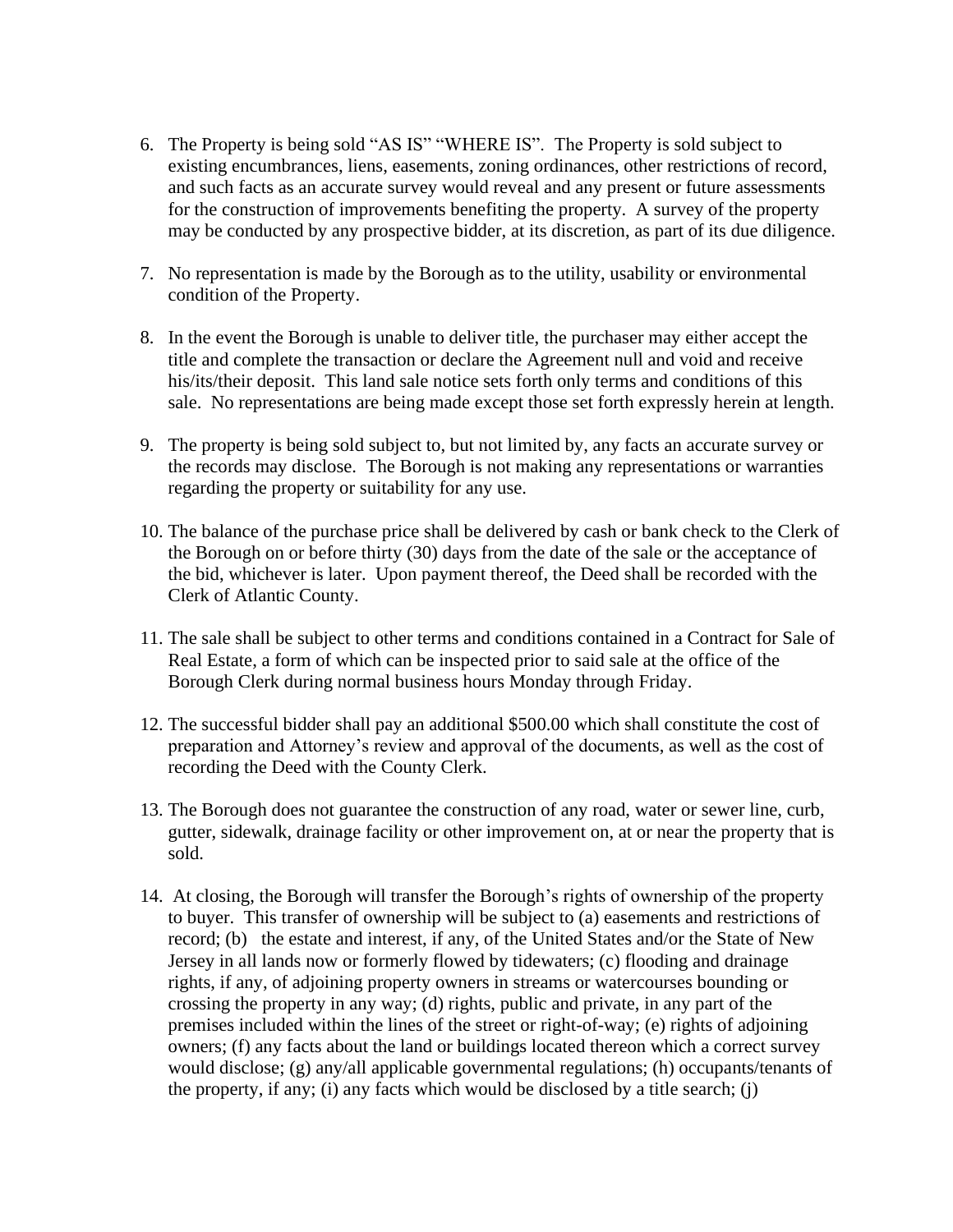environmental contamination; and (k) the possibility of title being voided due to an irregularity in the proceedings utilized by Borough to acquire or dispose of the property. The Borough will deliver a properly executed Deed and record same.

15. The property is conveyed, without any nonconforming protection.

.

- 16. All bids must satisfy any requirements and meet any terms and conditions of the Contract of Sale. The successful bidder will execute the Contract upon acceptance of the bid by Borough Council. To execute the Contract, the bidder shall properly execute the Contract in the signature spaces at the end. Failure to execute the Contract property shall not affect the obligation of the successful bidder or the validity of the sale.
- 17. The highest bid in excess of the minimum bid price may be accepted by the Borough.
- 18. The Borough Council does hereby reserve the right to reject any and all bids received on the property, or to withdraw this offer to sell at any time prior to the sale, without cause, and upon advertisement of such.
- 19. Likewise, no representations are made as to the topographic condition concerning the Property listed herein.
- 20. Notwithstanding anything contained in this notice to the contrary, no representations are being made herein that the premises listed for sale is in fact located on an existing paved right-of-way or that the Property is in fact "buildable" as defined under the Municipal Land Use Law, Borough zoning ordinances, Federal and State wetlands legislation, New Jersey Environmental Clean Up Responsibility Act or any other applicable law. The purchaser must verify this information prior to bidding.
- 21. Along with its bid, each bidder shall provide a certified check, bank check or money order in the amount of ten percent (10%) of the bid price to the Borough Clerk, which shall be returned if the bidder is unsuccessful or the Property is not sold.
- 22. It is suggested and recommended that potential bidders perform title searches and/or last owner and lien searches on the property prior to the date of their bid submission in order that the potential bidder may be adequately apprised of any encumbrances or restrictions of record affecting the use and enjoyment of the Property. It is further suggested and recommended that potential bidders exercise due diligence with respect to every state of facts including open permits, local fines, penalties, taxes, assessments, etc. which may not be of record but which may nonetheless affect the use and enjoyment of the Property or properties. The Borough shall not be responsible for the costs associated with such searches in the event the Borough is unable to convey title and/or if a bid is rejected.

The Borough has compiled this Notice to benefit prospective Bidders. To the best of the Borough's knowledge, the information contained in this Notice is accurate. The Borough